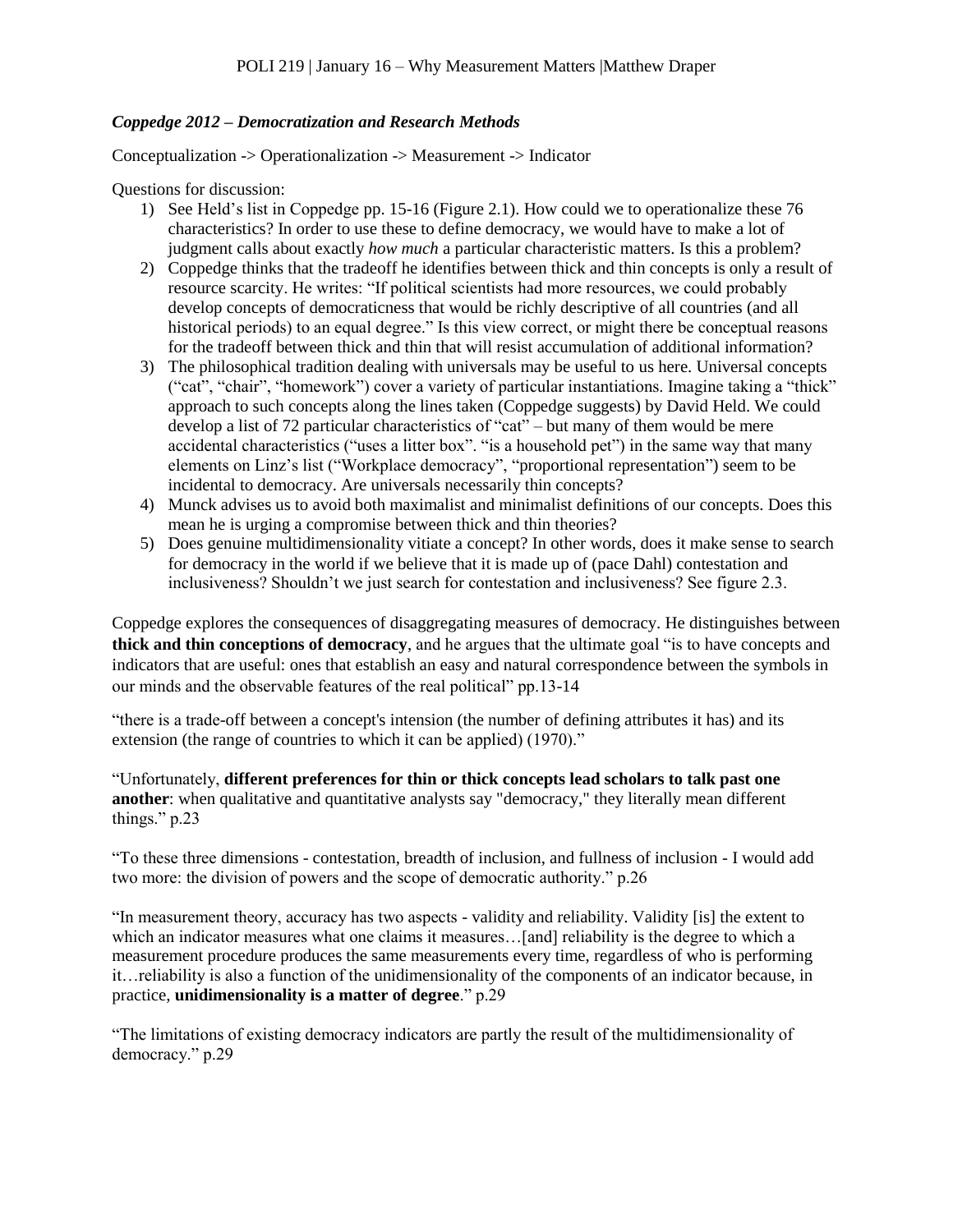"Paradoxically, therefore, **one way to measure democracy better is to stop measuring democracy and simply measure its component dimensions instead.** This disaggregated strategy has the additional advantage of making it possible to explore empirically the interrelationships among dimensions, which would open up a fascinating new avenue for research." p.31

"Most measurement of democracy now is ordinal, so if we wish to develop a single indicator of democracy in several dimensions, we will have to find ways of measuring dimensions at the interval level or higher. One way to do this is to reformulate the attributes of democracy in terms of probabilities." p.33

"…the dimensions that structure a thick concept are best thought of as handy bundles of a larger number of potential dimensions. Such bundles probably hold together only for selected periods and places. **The more diverse the sample and the longer the expanse of time it covers, the more likely it is to resist reduction to a small number of dimensions.**" p.35

"Thick concepts are most easily measured with nominal or ordinal data, whereas thin concepts lend themselves more naturally to interval or ratio data." P.38

"there have been heated debates about whether democracy should be measured by dichotomous or continuous indicators. On one side**, Sartori (1987) and Przeworski (2000) argue that democracy is inherently dichotomous**…On the other side**, Dahl (1971), Bollen (1990), and others argue that there are degrees of democracy and a continuum of democraticness**, ranging from very democratic to highly undemocratic regimes. For them, higher levels of measurement improve the accuracy and reliability of democracy indicators. I agree more with Collier and Adcock (1999), who argue that almost any concept can be considered as either categorical or continuous." p.40

**"I suspect that we are not likely to achieve much improvement in reliable and valid measurement until we begin working with a thicker, multidimensional concept of democracy."** p.42

# *Munck 2009 – Measuring Democracy*

Conceptualization -> Measurement -> Aggregation

"…academics must recognize that good data are produced through the combination of methods, theory, and empirics, and strive to combine these skills." p.12

"the most useful—if admittedly flexible—methodological suggestion that can be offered is that scholars should avoid the extremes of including too much or too little in a definition." p.16

"Most constructors of indices subscribe to a procedural definition of democracy and thus avoid the problem of maximalist definitions…In contrast, **the problem of minimalist definitions is quite widespread**." p.17

"no matter how many levels of abstraction are introduced, attributes at the last level of abstraction, generically labeled as ''leaves,'' are used as the starting point for the task of measurement." p.21

"Moving beyond the initial step of identifying *what* attributes are deemed to be constitutive of a concept, analysts must also consider *how* these attributes are related to each other and, more specifically, take explicit steps to ensure the *vertical organization of attributes by level of abstraction.*" p.21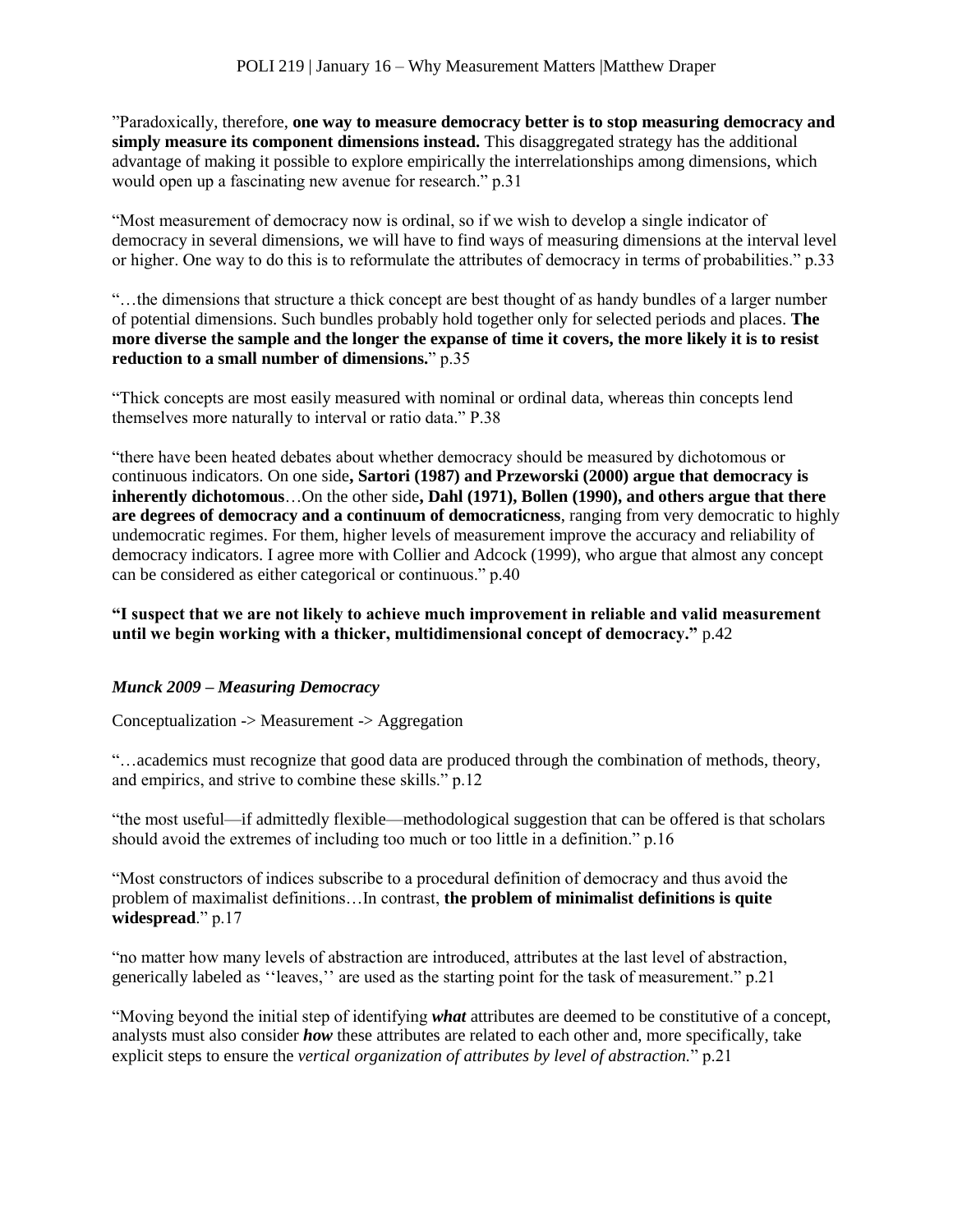"the identification of multiple attributes of a concept essentially amounts to a process of disaggregation, which immediately raises the question of **how the disaggregate data might be aggregated**" p.21

"it is necessary that less abstract attributes be placed on the proper branch of the conceptual tree—that is, immediately subordinate to the more abstract attribute it helps to flesh out and make more concrete. On the other hand, attributes at the same level of abstraction should tap into mutually exclusive aspects of the attribute at the immediately superior level of abstraction." p.22

"…even when concepts have been extremely well articulated, these leaves are rarely observable themselves. Hence, it is necessary to form measurement models relating unobservable ''latent variables'' to ''observable variables'' or indicators." p.23

"The first decision in the formation of measures is the *selection of indicators* that operationalize the leaves of a concept tree." p.24

Munck identifies two common problems for measurement formation. The first is "the failure to recognize the manifold empirical manifestations of a conceptual attribute and to properly use multiple indicators," and the second is "the failure to appreciate the inescapable nature of measurement error."

"the common practice of using data already coded by others is strongly associated with a tendency to simply sidestep the need to justify the choice of indicators." p.25

Munck thinks that scholars do not "give much attention to the subjective judgments that shape the selection of "objective" indicators." p.25

"there is no foundation to the widespread perception that the selection of measurement levels is something that is decided solely by reference to a priori assumptions." p.25

"the choice about measurement level might be seen as an attempt to avoid the excesses of introducing distinctions that are either too fine-grained, which would result in statements about measurement that are simply not plausible in light of the available information and the extent to which measurement error can be minimized, or too coarse-grained, which would result in cases that are well known to be different being placed together." p.26

Munck recommends that "analysts should *record and make public:* (1) their *coding rules,* which should include, at the very minimum, a list of all indicators, the selected measurement level for each indicator, and sufficiently detailed information so that independent scholars can interpret the meaning of each scale; (2) the *coding process,* which should include the list of sources used in the coding process, the number of coders, and the results of any intercoder reliability tests; and (3) the *disaggregate data* generated on all indicators…With respect to the coding process, existing indices do quite poorly…In sum, existing indices of democracy have not tackled the challenge of measurement very well. More generally, it is fair to state that **existing indices fail on numerous grounds**. They do little to select indicators that reflect a sensitivity to context, problems of equivalence, and measurement error. They tend to rely on a fairly unsophisticated approach to the selection of measurement level. And they do not take adequate steps to ensure replicability." pp.27-29

"In the conventional view, taken largely from psychometrics, aggregation involves a delicate balancing act…Aggregation is seen as justified inasmuch as the lower levels of aggregation tap into a unidimensional phenomenon (empirical question)" p.30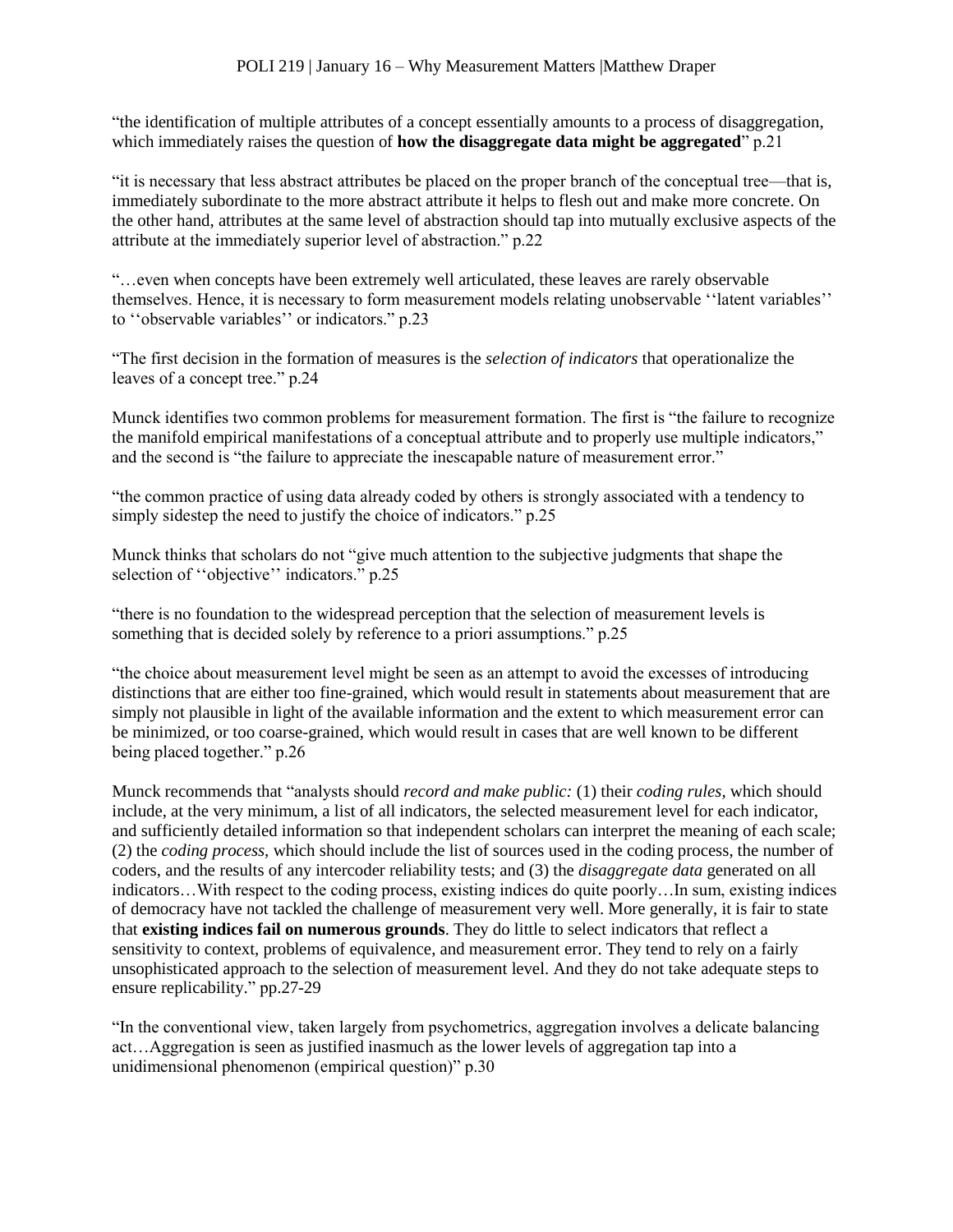"A different rationale for aggregating disaggregate scores is that the disaggregate scores, taken by themselves, are parts of a whole and that their meaning is understood only when the parts are considered in context or, in other words, when the parts are combined to form a whole…Thus, in tackling the decision to generate an index, analysts should first specify how they think about the relationship between the indicators used to measure a concept and the concept being measured and, specifically, which of these two perspectives they adopt…With regard to these various tasks, existing datasets on democracy once again are less than adequate." pp.31-33

"if the aggregation of two attributes is at issue and one's theory indicates that there is no interaction among the attributes, one would simply add the scores of both attributes. If one's theory indicates that the two attributes are both necessary conditions, one could multiply both scores. And, if one's theory indicates that the two attributes are sufficient conditions, one could take the score of the attribute with the highest value."

"To highlight only the most notable strengths and weaknesses**, praise is most justified in the cases of ACLP (Alvarez et al. 1996),** who are particularly insightful concerning the selection of indicators and especially clear and detailed concerning coding rules**; Coppedge and Reinicke (1991),** who display a concern with coder reliability and sensitivity on the question of levels of aggregation; and **Hadenius (1992),** who offers a compelling conceptualization of democracy, an appropriate choice of indicators, and a sophisticated use of aggregation rules**. Datasets that are unfortunately so problematic as to require explicit mention include those compiled by Freedom House (2007b), Gasiorowski (1996), and Vanhanen** (2000, 2007), which exemplify problems in all three areas of conceptualization, measurement, and aggregation (see table 2.4)… no single index offers a satisfactory response to all three challenges of conceptualization, measurement, and aggregation…the best indices are also fairly restricted in their scope (see table 2.1), while the indices with the broadest scope, with the partial exception of Polity IV, are not among the strongest on issues of conceptualization, measurement, and aggregation." pp.35-36

"an implication of the discussion is that democracy is a relative value and that an analysis of democracy cannot limit itself to democracy. The very justification for promoting democracy actually hinges on the answer to an empirical question—Are there trade-offs between democracy and other political values? that calls for an analysis that goes beyond democracy." p.120

"proposals to replace Schumpeter's minimalist definition [of democracy] with broader definitions, including those advanced in the recent literature on the quality of democracy, have been quite weak, giving credibility to the argument that, conceptual shortcomings notwithstanding, a minimalist definition of democracy is preferable because its parsimony makes it analytically clearer than its alternatives and hence more suitable for purposes of empirical analysis." p.123

"…even when a robust procedural definition of democracy is adopted, there are other political values beyond democracy. For example, given the potential for abuses of state power, it might be wise to protect the rule of law by placing some issues out of reach of the demos. The implications of this point for academic research and political action that takes democracy as its master concept and value are vast. Once political values other than democracy are acknowledged, the normative valuation that lies at the heart of research on democracy and the promotion of democracy—more democracy is always betterbecomes a matter for discussion and has to be justified in relation to other political values." pp.128-129

# *Cheibub, Gandhi and Vreeland – Democracy and Dictatorship Revisited*

Cheibub and his co-authors believe that democracy measures aren't interchangeable, and they set out to assess the strengths and weaknesses of existing measures. They argue that a dichotomous, minimalist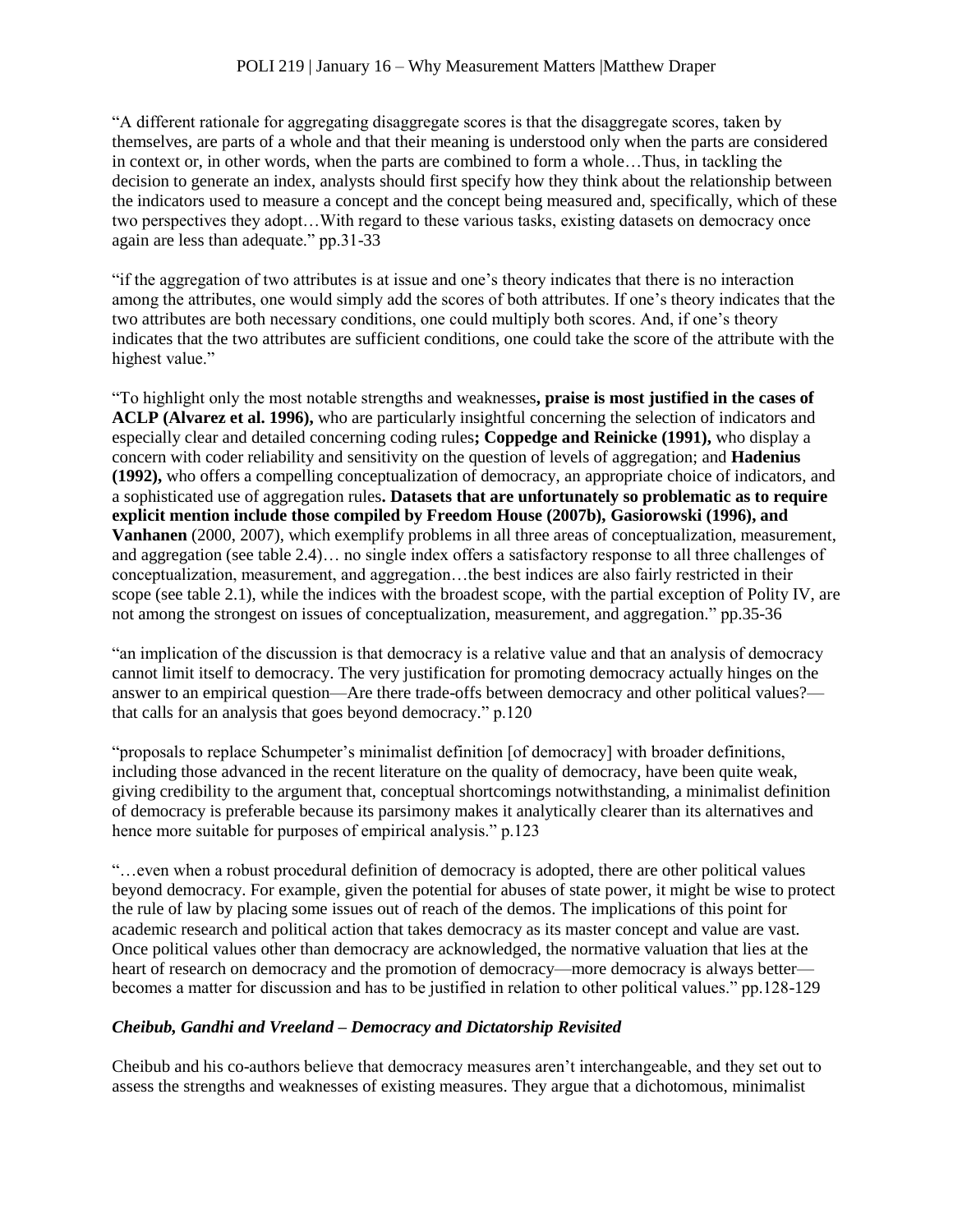measure is the optimal approach, and they assert that alternatives to this measure are themselves bimodal, gaining little analytical purchase despite their additional detail.

"We have, thus, a six-fold classification of political regimes that emphasizes the institutions capable of removing the government from power. This classification is rooted in the distinction between democracies and dictatorships, that is, those regimes in which executive and legislative offices are filled through contested elections and those in which they are not. Among democracies, we distinguish those that are parliamentary (only the legislature can remove the government), presidential (only the president can remove the government) and mixed or semipresidential (the legislature can remove the government and there is a directly elected head of state). In dictatorships we distinguish those that are monarchic (family and kin networks remove the government), military (the armed forces remove the government) and civilian (a residual category often characterized by the presence of a political party as the institution capable of determining the fate of existing governments)… Because it is based on observational data, it is reproducible, a characteristic that is

not present in any of the existing alternative measures of political regimes." p.97

## *Collier and Adcock – "Democracy and Dichotomies"*

"In our view, generic claims that the concept of democracy should inherently be treated as dichotomous or graded are incomplete. The burden of demonstration should instead rest on more specific arguments linked to the goals of research. We thus take the pragmatic position that how scholars understand and operationalize a concept can and should depend in part on what they are going to do with it." p.537

"The choice of a dichotomy in effect places this distinction at what is traditionally viewed as the lowest level of

measurement (Stevens 1946, Roberts 1976:492.93). This choice thereby appears to underutilize more fine-grained information that may routinely be available about differences among regimes. Yet both Sartori and Przeworski and collaborators are convinced that this lowest level of measurement is more valid in conceptual terms. This puzzle points to a question: What, indeed, are the grounds for viewing this as a valid dichotomy, and not a false dichotomy?" p.538

"It is widely believed that, in relation to many phenomena in the real world, it is possible to identify an inherently correct name or system of names. People believe it is possible to identify .*the* name of a thing, the one that tells what it .really is.. (Brown 1958:17; see also Lakoff 1987:9, 118.21). One possible consequence could be thatthe idea of bounded wholes is uncritically embraced for the wrong reasons." p.544

"in the face of changing social reality, shifting definitions of the subject matter, and evolving theoretical understanding and empirical knowledge, conceptualizations that initially serve to justify a dichotomy based on a particular cutpoint can subsequently break down… More broadly, in many domains of knowledge, what initially appeared to be clear distinctions sometimes break down and are reconceptualized." p.545

"Overall, it can be argued that in a variety of disciplines, (*a*) dichotomies are of central importance, (*b*) the cutpoints that establish dichotomies may evolve over time, and (*c*) scholars face an ongoing choice between retaining the use of dichotomies, based on these potentially evolving cut-points, or shifting to a graded approach that employs multiple cut-points." p.545

"the specific goals of standardization and rigor are most productively pursued in conjunction with a realistic focus on how other goals influence the use and application of concepts… it is more realistic to aim for an accumulation of knowledge grounded in mutual comprehension among scholars who selfconsciously recognize their conceptual decisions as real choices." p.562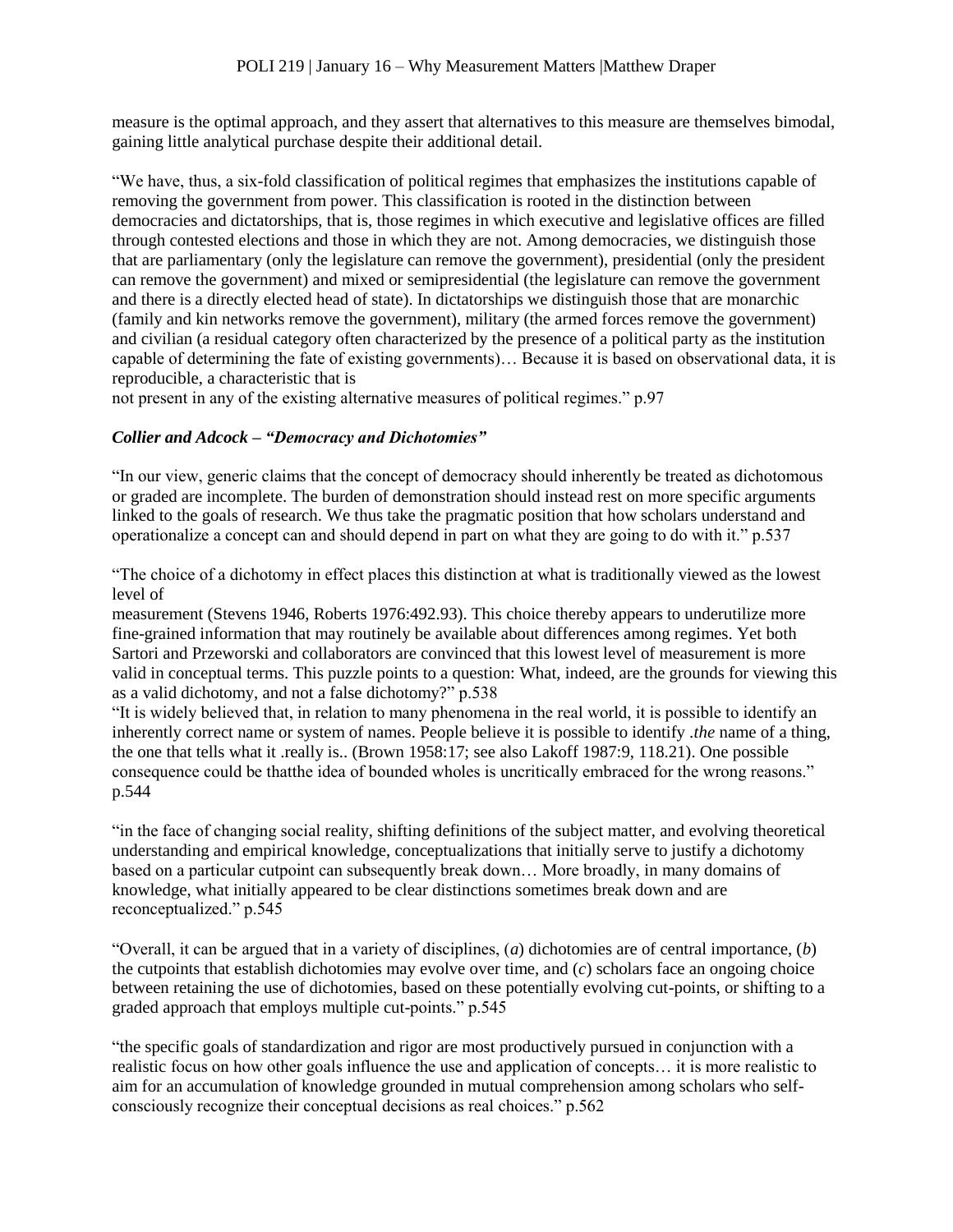## **Collier and Levitsky – Democracy with Adjectives**

Tradeoff between analytic differentiation and conceptual validity.

"that a recognition of the contested status of a given concept [like democracy] opens the possibility of understanding each meaning within its own framework." p.433

"Sartori builds on a basic insight about the organization of concepts: a significant aspect of the relationship be tween the meaning of concepts and the range of cases to which they apply can be understood in terms of a "ladder of generality. 15 This lad der is based on a pattern of inverse variation between the number of defining attributes and number of cases. Thus, concepts with fewer defining attributes commonly apply to more cases and are therefore higher on the ladder of generality, whereas concepts with more defining" attributes apply to fewer cases and hence are lower on the ladder." p.434

"Moving down the ladder of generality provides useful differentiation, and the subtypes just noted play an important role in the recent literature. Yet subtypes formed in this manner may leave the analyst vulnerable to conceptual stretching, because they presume the cases under discussion are definitely democracies…Sartori's proposal for avoiding conceptual stretching is to move up the ladder of generality to concepts that have fewer defining attributes and correspondingly fit a broader range of cases…Although climbing the ladder of generality helps to avoid conceptual stretching, it has an important drawback. Because these subtypes remain more general than the concept of democracy, this approach leads to a loss of conceptual differentiation. Thus, taken together, Sartori's two strategies can advance one or the other of these goals, but not both at once." pp.435-436

Classical subtypes – "Classical subtypes are understood as instances of the root definition18 of democracy in relation to which they are formed, at the same time that they are differentiated vis-?-vis other classical subtypes of this concept. Thus, "parliamentary democracy," "multiparty democracy," and "federal democracy" are all considered definitely democratic (by whatever standard the author is using), at the same time that each is considered a particular type of democracy." p.435

Diminished subtypes – "…in contrast to the classical sub types discussed above, diminished subtypes are not full instances of the root definition of "democracy" employed by the author who presents the subtype. For example, "limited-suffrage democracy" and "tutelary democracy" are understood as less than complete instances of democracy because they lack one or more of its defining attributes…Because diminished sub types represent an incomplete form of democracy, they might be seen as having fewer defining attributes, with the consequence that they would be higher on the ladder of generality and would therefore provide less, rather than more, differentiation. However, the distinctive feature of diminished subtypes is that they generally identify specific attributes of democracy that are missing, thereby establishing the diminished character of the subtype, at the same time that they identify other attributes of democracy that are present. Because they specify missing attributes, they also increase differentiation, and the diminished subtype in fact refers to a different set of cases than does the root definition of democracy" p.438